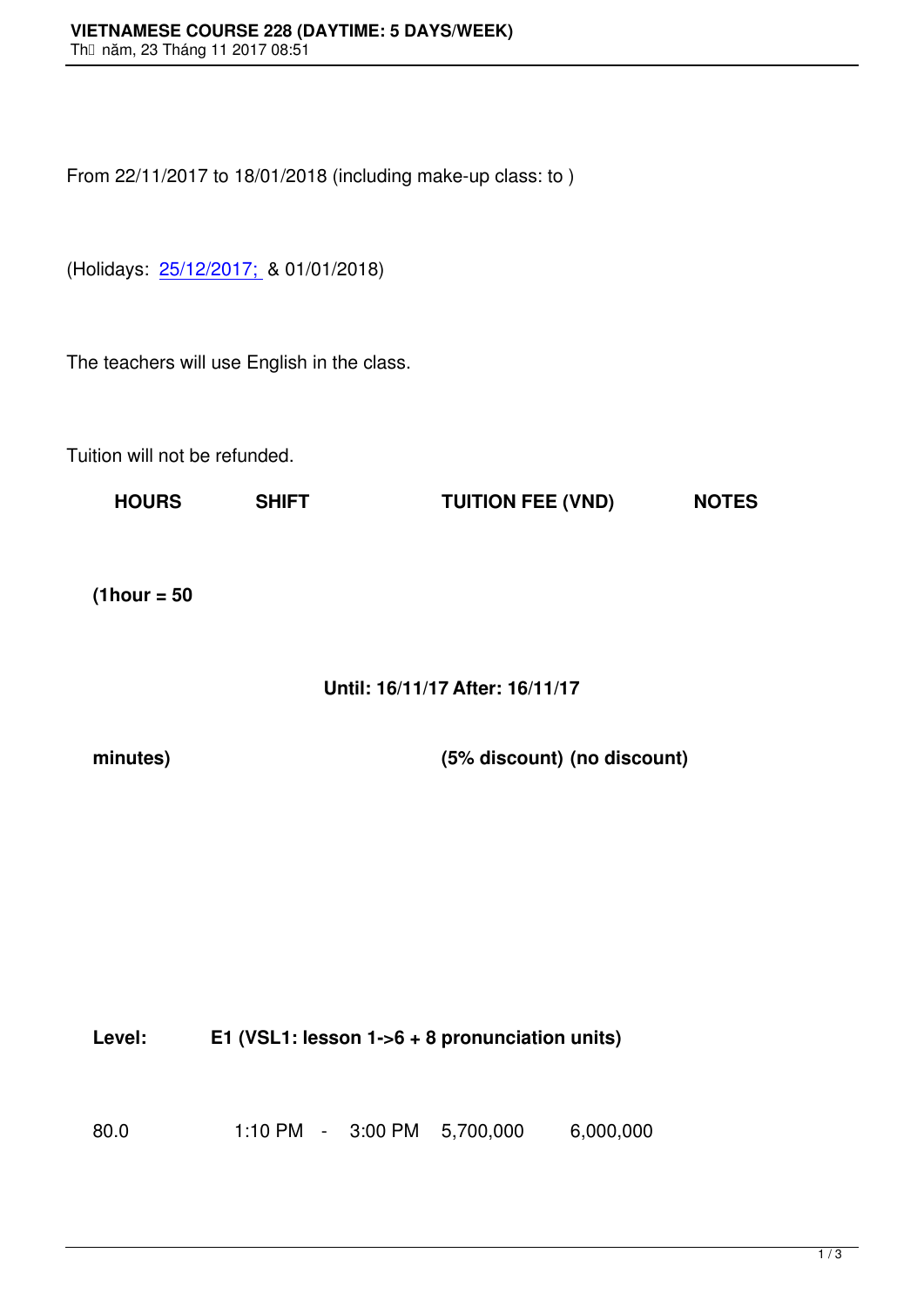| 80.0   | 5,700,000 | 6,000,000                                                                                                                                                  |                              |
|--------|-----------|------------------------------------------------------------------------------------------------------------------------------------------------------------|------------------------------|
| Level: |           |                                                                                                                                                            |                              |
| 80.0   | 5,700,000 | 6,000,000                                                                                                                                                  | Intensive course, until 19/1 |
| 80.0   |           | 6,000,000                                                                                                                                                  | Intensive course, until 19/1 |
| Level: |           |                                                                                                                                                            |                              |
| 80.0   |           | 6,800,000                                                                                                                                                  | Intensive course, until 19/1 |
|        |           | 3:10 PM - 5:00 PM<br>E3 (VSL2: lesson 1->6)<br>1:10 PM - 5:00 PM<br>8:00 AM - 11:50 AM 5,700,000<br>I1 (VSL3: lesson 1->5)<br>8:00 AM - 11:50 AM 6,460,000 |                              |

**Level: I2 (VSL3: lesson 6->10 )**